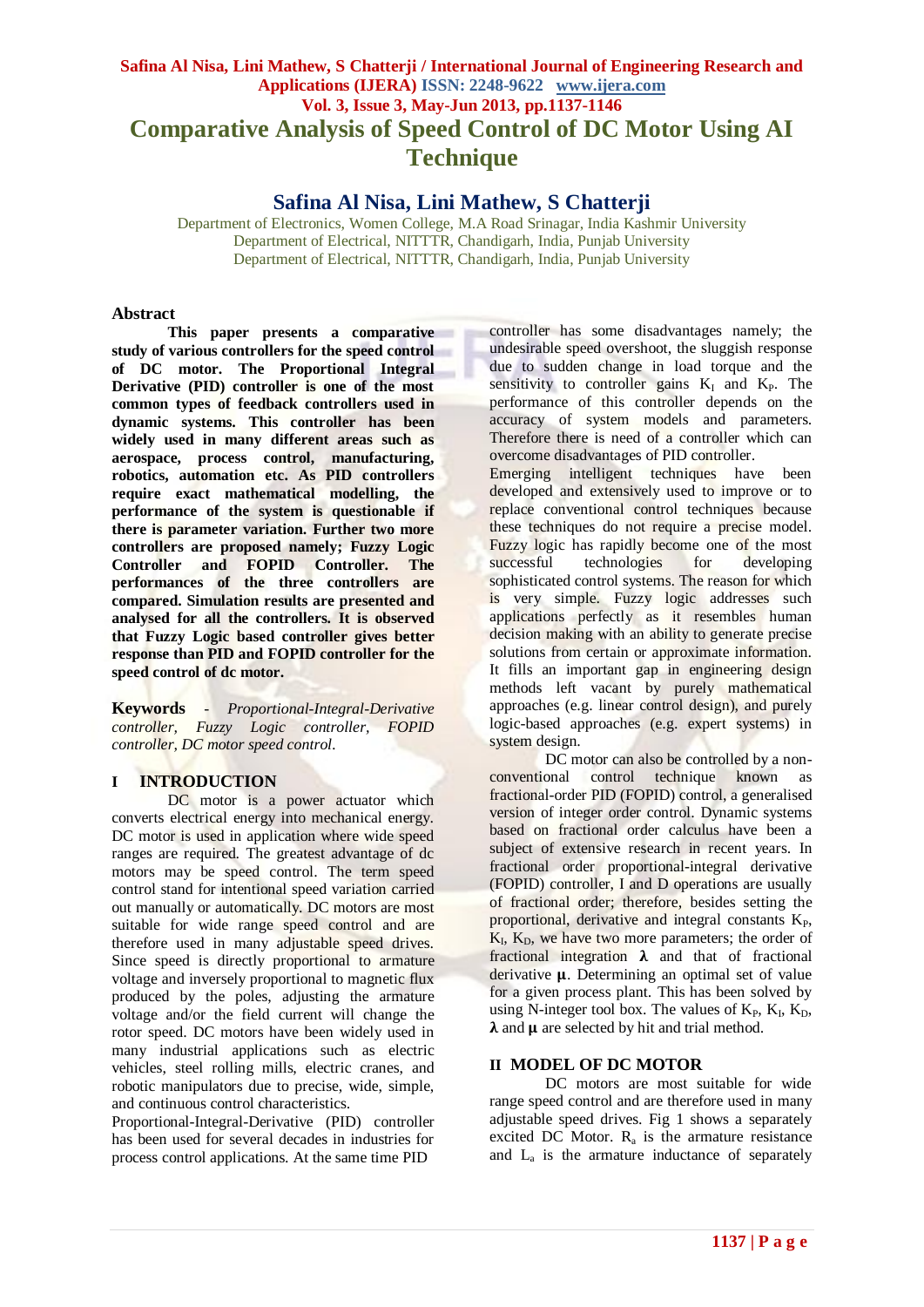excited dc motor.  $R_f$  is the field resistance and  $L_f$ the inductance of the field winding.



#### Fig. 1 Separately Excited DC Motor Model

A linear model of a simple DC motor consists of an electrical equation and mechanical equation as determined in the following equations (1) and (2).

$$
V_a = E_b + I_a R_a + L_a (dI_a/dt)
$$
  
\n
$$
T_m = J_m \frac{d\omega}{dt} + B_m \omega + T_L
$$
\n(1)

where

- $\bullet$   $V_a$  is the armature voltage (in volt)
- $E_b$  is back emf the motor (in volt)
- $I_a$  is the armature current (in ampere)
- $\bullet$  R<sub>a</sub> is the armature resistance (in ohm)
- $\bullet$  L<sub>a</sub> is the armature inductance (in Henry)
- $\bullet$  T<sub>m</sub> is the mechanical torque developed (in Nm)
- $\bullet$  J<sub>m</sub> is moment of inertia (in kg/m<sup>2</sup>)
- $B_m$  is friction coefficient of the motor (in Nm/ (rad/sec))
- ω is angular velocity (in rad/sec)
- $T_a = \text{Armature Time Constant}$ ,  $T_a = L_a/R_a$

After simplifying the above equations, the overall transfer function is obtained as shown in Fig. 2.



The following specifications of DC motor are used:



**SPECIFICATIONS OF DC MOTOR**

| <b>Symbol</b>             | <b>Magnitude</b>     |
|---------------------------|----------------------|
| $\mathbf{R}_{\mathbf{a}}$ | $0.5\Omega$          |
| $L_{\rm a}$               | 0.02H                |
| $\mathbf{V}_{\mathbf{a}}$ | 200V                 |
| $J_{m}$                   | $0.1 \text{ kg.m}^2$ |
| $\mathbf{B}_{\mathbf{m}}$ | $0.008$ N.m/rad/sec  |
| k                         | $1.25$ V/rad/sec     |

By making use of the above motor constants the SIMULINK block diagram of dc motor obtained is as shown in Fig.3.

(2)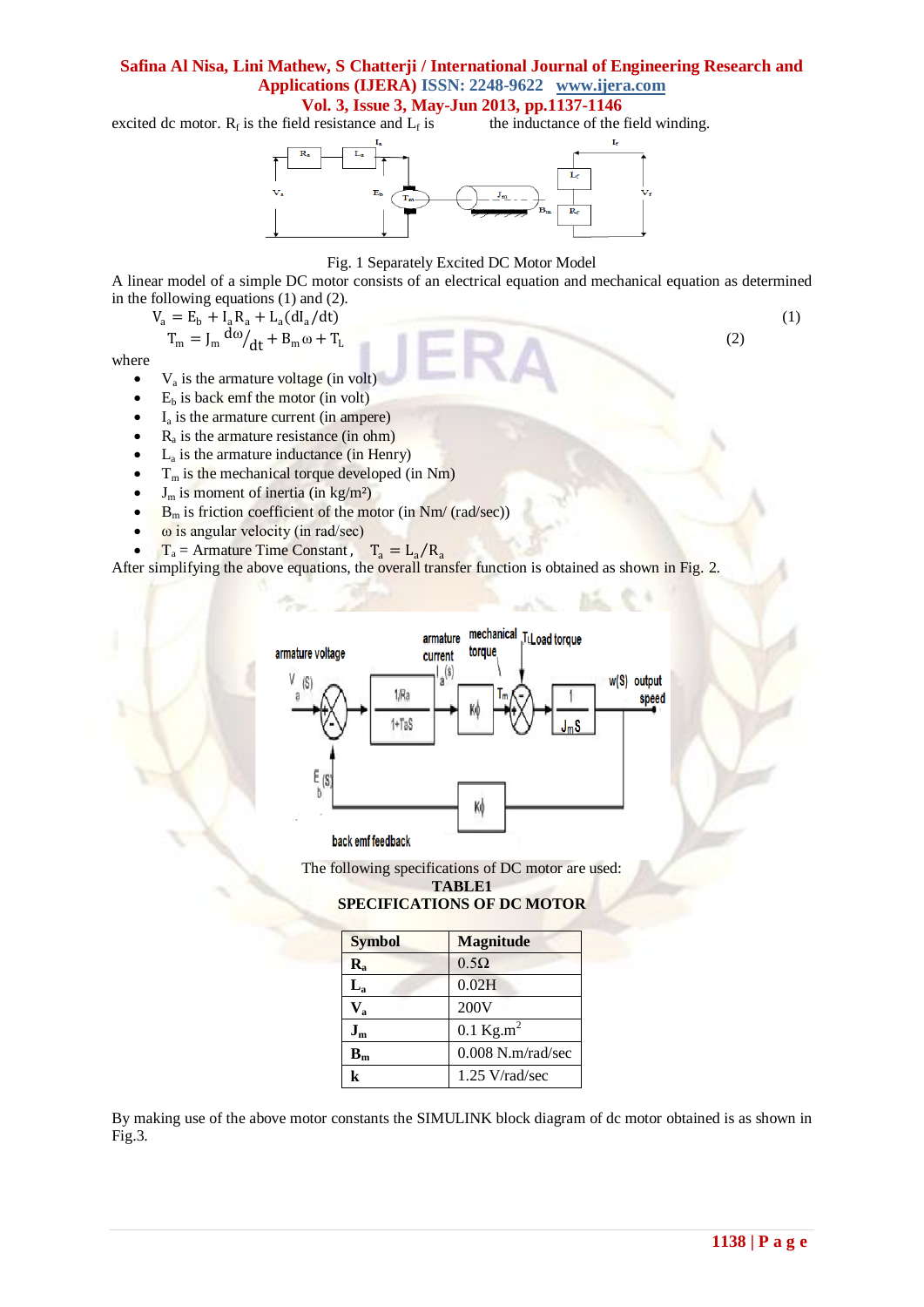

Fig. 3 SIMULINK Block Diagram of DC Motor

#### **III. PROPORTIONAL-INTEGRAL-DERIVATIVE CONTROLLER**

Fig.4. shows the SIMULINK block diagram of speed control of dc motor using PID controller. Step input is given to the controller. The error signal is given to the PID controller. Subsystem signifies the motor model as shown in Fig.3 and output is obtained at scope3.





Before going into the procedure of controller tuning, it is important to look at what is the aim of the controller tuning. If possible, we would like to obtain both of the following for the control system:

- Fast responses, and
- Good stability

Unfortunately, for most practical processes being controlled with a PID controller, these two cannot be achieved simultaneously. In other words:

• The faster responses, the worse stability, and

• The better stability, the slower responses.

For a control system, it is more important that it has good stability than being fast. A PID controller is design for separately excited DC Motor using MATLAB. The system as shown in Fig.4 is tuned for the following parameters for the PID controller to get desired speed:

 $K_P = 315.42$ ,  $K_I = 770.27$ ,  $K_D = -0.7927$ Major problems in applying a conventional control algorithm in a speed controller are the effects of nonlinearity in a dc motor. The nonlinear characteristics of a dc motor such as saturation and friction could degrade the performance of conventional controller. Therefore there is need of a controller which can overcome disadvantages of PID controller.

### **IV FUZZY LOGIC CONTROLLER (FLC)**

A Fuzzy Logic Controller (FLC) was proved analytically to be equivalent to a nonlinear

PI controller when a nonlinear defuzzification method was used. The foundations of fuzzy logic have become firmer and its impact within the basic sciences - and especially in mathematical and physical sciences - has become more visible. Fuzzy controllers have been proposed for physical systems which do not lend themselves too easy and accurate mathematical modelling and crisp variables, and therefore, cannot be tackled by traditional strict analytic control design techniques. Instead, control variables are represented by fuzzy variables which let the level of uncertainty of the variables to be modelled in a systematic way. In addition, the expert knowledge of a typical operator of such a process is embodied in a set of linguistic or rule-based engines which constitutes the core of a fuzzy controller.

The objective is to implement FLC for controlling the speed of a dc motor. The goal of designed FLC in this study is to minimize speed error. The bigger speed error the bigger controller input is expected .In addition, the change of speed of error plays important role to define controller input. Consequently FLC uses error (e) and change in error (ce) for linguistic variables which are generated from control rules. The output variable is the change in control variable of the motor drive. The output variable from FLC is given to the plant i.e DC motor. A fuzzy logic controller has four main components:

a) Fuzzification

b) Inference Engine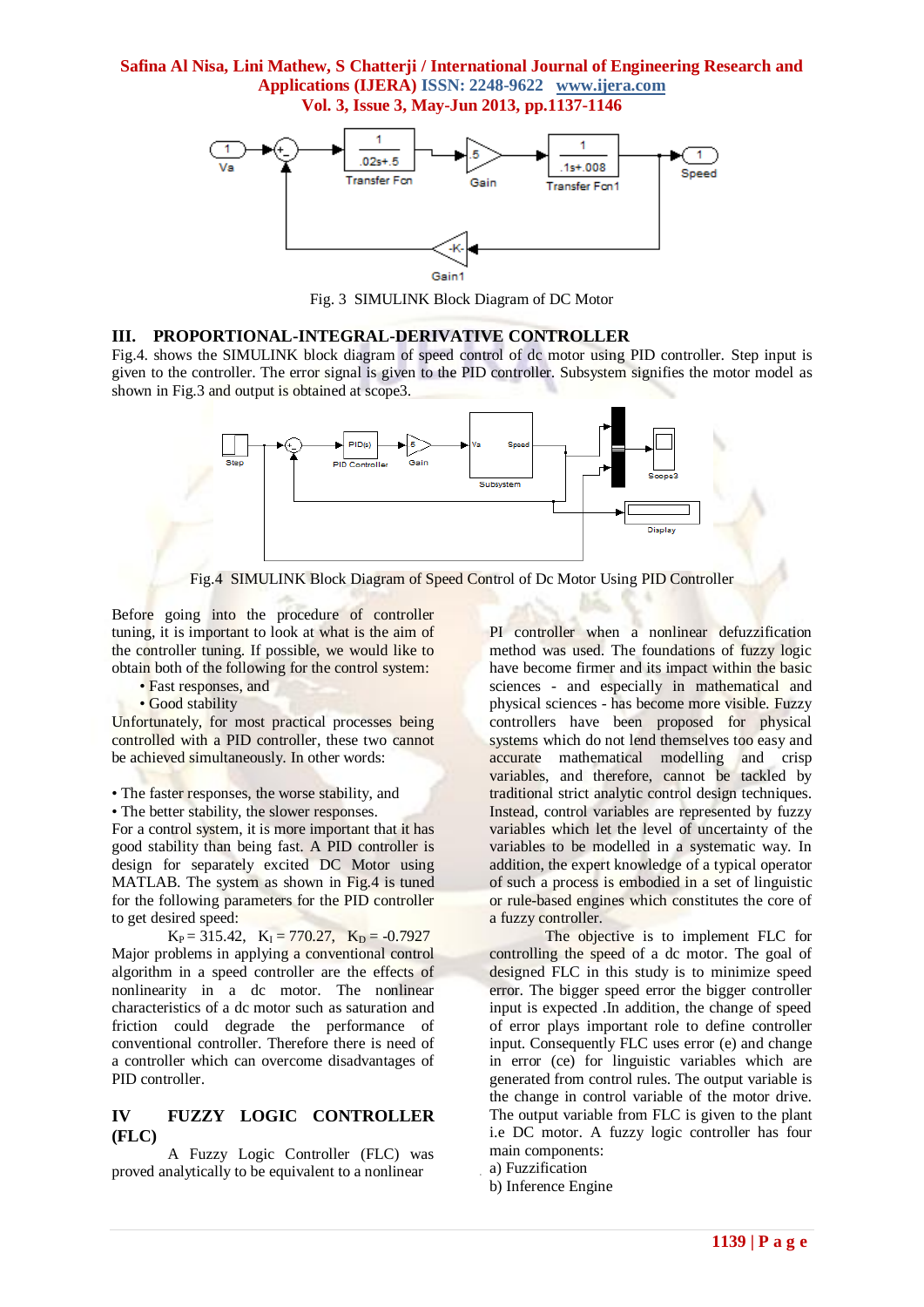c) Rule Base

d) Defuzzification

Fig.5. shows SIMULINK block diagram of speed control of dc motor using FLC. Speed shows the controlled speed. A Fuzzy PID controller is incorporated in the block diagram as a subsystem. Error (e) and change in error (ce) are the two inputs of the FLC and the output is u, which is fed to the motor.

a.

 $\sim$ 



Fig. 5 SIMULINK Model for Speed Control of DC Motor Using Self Tuned Fuzzy PID Controller To perform computations, inputs and outputs must be converted from numerical or "crisp" value into linguistic forms. The terms such as "Small" and "Big" are used to quantize the input and output values to linguistic values. In this paper, the linguistic terms used to represent the input and output values are defined by seven fuzzy variables as shown in Table 2 and Table 3.

| TABLE 2                                                |  |  |  |  |  |
|--------------------------------------------------------|--|--|--|--|--|
| <b>FUZZY LINGUISTIC TERMS USED FOR INPUT VARIABLES</b> |  |  |  |  |  |

| <b>Term</b> | <b>Definition</b>     |
|-------------|-----------------------|
| <b>NL</b>   | <b>Negative Large</b> |
| <b>NS</b>   | <b>Negative Small</b> |
| ΖE          | Zero                  |
| PS          | <b>Positive Small</b> |
| PI.         | <b>Positive Large</b> |

**TABLE 3**

### **FUZZY LINGUISTIC TERMS USED FOR OUTPUT VARIABLES**

| <b>Terms</b> | <b>Definitions</b>           |
|--------------|------------------------------|
| <b>PVS</b>   | <b>Positive Very Small</b>   |
| <b>PS</b>    | <b>Positive Small</b>        |
| <b>PMS</b>   | <b>Positive Medium Small</b> |
| <b>PM</b>    | <b>Positive Medium</b>       |
| <b>PML</b>   | <b>Positive Medium Large</b> |
| PL           | <b>Positive Large</b>        |
| PVL          | Positive Very Large          |

Fuzzy membership functions are used as tools to convert crisp values to linguistic terms. A fuzzy membership function can contain several fuzzy sets depending on how many linguistic terms are used. Each fuzzy set represents one linguistic term. In this paper, five fuzzy sets are obtained by applying the five linguistic terms. The number for indicating how much a crisp value can be a member in each fuzzy set is called a degree of membership .One crisp value can be converted to be "partly" in many fuzzy sets, but the membership degree in each fuzzy set may be different. In order to define fuzzy membership function, designers can choose different shapes based on their preference or experience. The popular shapes are triangular and trapezoidal because these shapes are easy to represent designer's idea and require low computations time. Fig.6. Membership Function Editor Window for the Error in Speed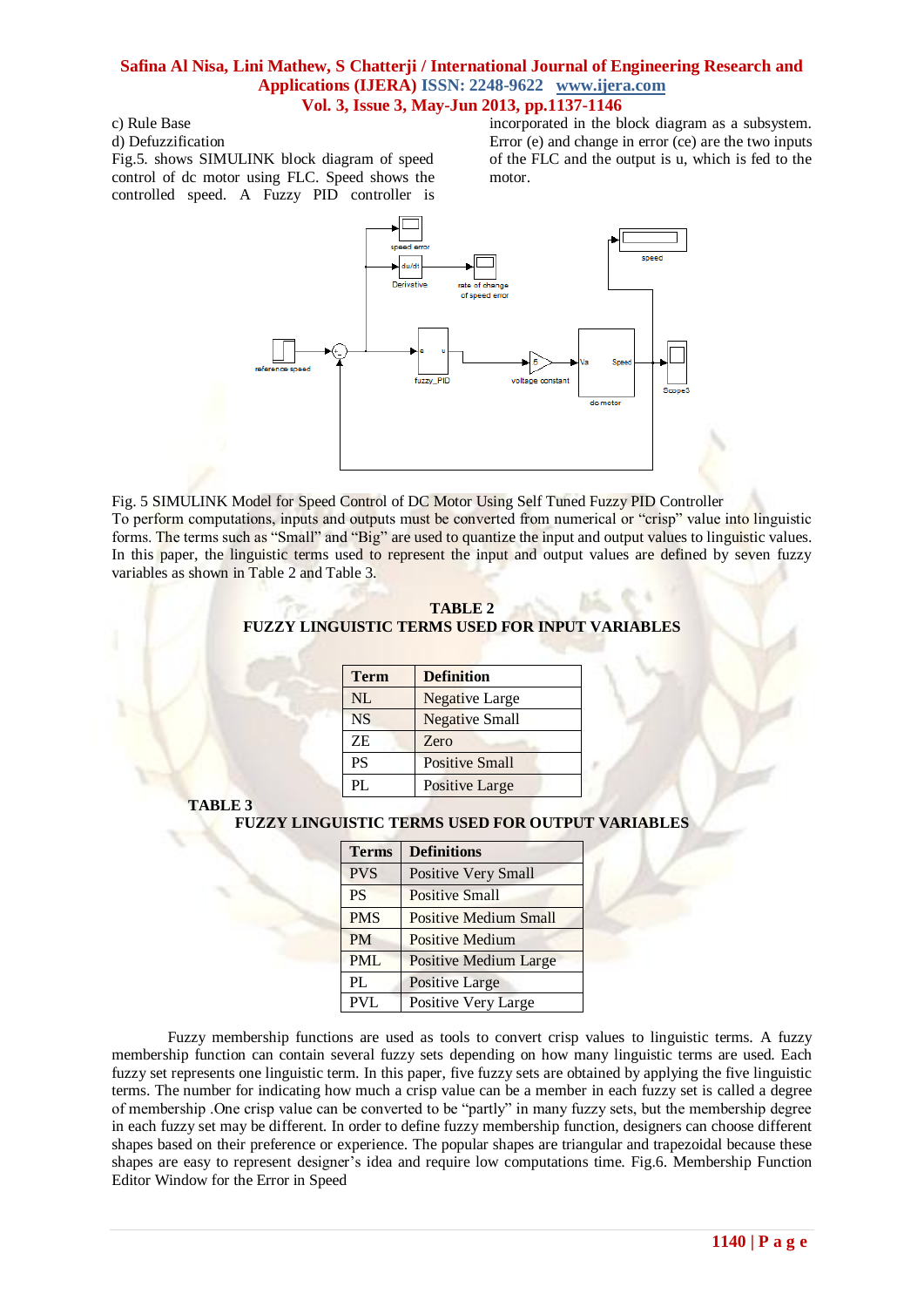# **Safina Al Nisa, Lini Mathew, S Chatterji / International Journal of Engineering Research and Applications (IJERA) ISSN: 2248-9622 www.ijera.com**



Fig. 6 Membership Function Editor Window for the Error in Speed

Similarly memership function for change in error (ce) and output variables can be obtainrd. Instead of using mathematical formulas, a FLC uses fuzzy rules to make a decision and generate the control effort. The rules are in the form of IF-THEN statements. For example, IF the error(e) is equal to negative low (NL) and change in error is negative low (NL) Then the change in speed is positive very small (PVS). The solutions are based on experiences of a designer or the previous knowledge of the system.The efficiency can be improved by adjusting the membership functions and rules.Table 4, Table 5 and Table 6 shows the rule base for  $K_P$ ,  $K_I$  and  $K_D$ .

**Table 4 Fuzzy Rule Table for K<sup>P</sup>**

| ce/e      | <b>NL</b>  | <b>NS</b>  | <b>ZE</b>  | <b>PS</b>  | PL         |
|-----------|------------|------------|------------|------------|------------|
| NL        | <b>PVS</b> | <b>PMS</b> | <b>PM</b>  | PL         | <b>PVL</b> |
| <b>NS</b> | <b>PMS</b> | <b>PML</b> | PL         | <b>PVL</b> | <b>PVL</b> |
| ZE        | <b>PM</b>  | PL         | PL         | <b>PVL</b> | <b>PVL</b> |
| PS        | <b>PML</b> | <b>PVL</b> | <b>PVL</b> | <b>PVL</b> | <b>PVL</b> |
| PL        | <b>PVL</b> | <b>PVL</b> | <b>PVL</b> | <b>PVL</b> | <b>PVL</b> |

### **Table 5 Fuzzy Rule Table for K<sup>I</sup>**

| ce/e      | NL             | <b>NS</b>  | <b>ZE</b>  | <b>PS</b>  | PL         |
|-----------|----------------|------------|------------|------------|------------|
| <b>NL</b> | <b>PVL</b>     | <b>PVL</b> | <b>PVL</b> | <b>PVL</b> | <b>PVL</b> |
| <b>NS</b> | <b>PM</b><br>L | <b>PML</b> | <b>PML</b> | PL         | <b>PVL</b> |
| ZE        | <b>PVS</b>     | <b>PVS</b> | <b>PS</b>  | <b>PMS</b> | <b>PMS</b> |
| <b>PS</b> | <b>PM</b><br>L | <b>PML</b> | <b>PML</b> | PL         | <b>PVL</b> |
| PL        | <b>PVL</b>     | <b>PVL</b> | <b>PVL</b> | <b>PVL</b> | <b>PVL</b> |

#### **Table 6 Fuzzy Rule Table for K<sub>D</sub>**

| T GELY INGHE THEIR TOT INT |            |            |            |            |            |
|----------------------------|------------|------------|------------|------------|------------|
| ce/e                       | NL         | <b>NS</b>  | ZЕ         | <b>PS</b>  | PL         |
| <b>NL</b>                  | <b>PM</b>  | <b>PM</b>  | <b>PM</b>  | <b>PM</b>  | <b>PM</b>  |
| <b>NS</b>                  | <b>PMS</b> | <b>PMS</b> | <b>PMS</b> | <b>PMS</b> | <b>PMS</b> |
| ZE                         | <b>PS</b>  | <b>PS</b>  | <b>PVS</b> | <b>PS</b>  | <b>PS</b>  |
| <b>PS</b>                  | <b>PMS</b> | <b>PMS</b> | <b>PMS</b> | <b>PMS</b> | <b>PMS</b> |
| PL                         | <b>PM</b>  | PM         | PM         | <b>PM</b>  | <b>PM</b>  |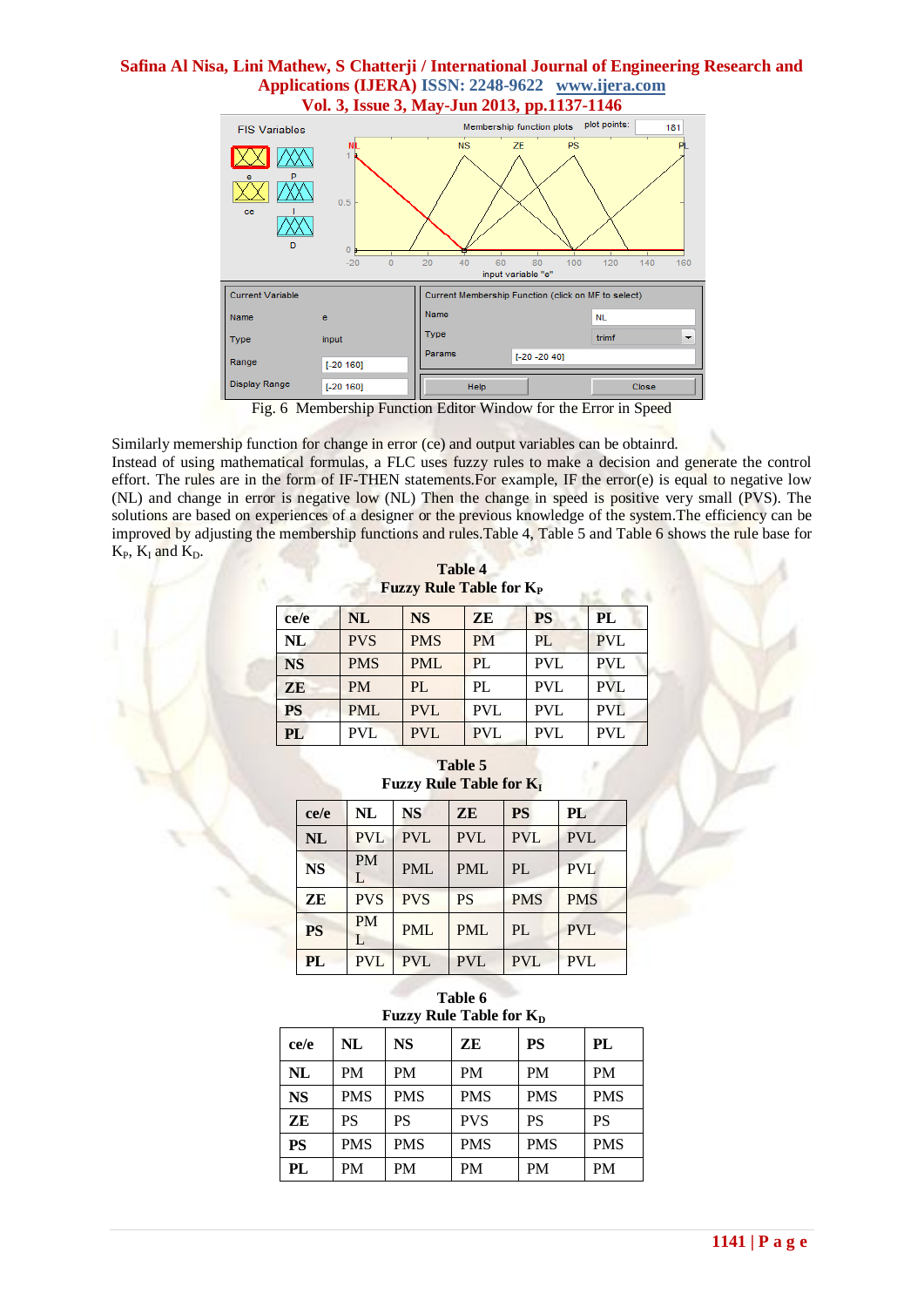The rule editor window for the Fuzzy Controller for DC Motor is as shown in Fig.7.There are 25 rules in total



Fig. 7 Rule Editor Window for Fuzzy Controller of DC Motor

## **V FRACTIONAL ORDER PID CONTROLLER**

#### **A. Fractional Calculus**

To study the fractional order controllers, the starting point is of course the fractional order differential equations using fractional calculus. Fractional calculus extends the classic concepts of differential and integral calculus to an arbitrary order. For the definition of the generalized operator  $aD_t$  (where a and t are the limits and  $\overline{\phantom{a}}$  is the order of the operation), the Riemann-Liouville (RL) and the Gr ¨unwald-Letnikov (GL) definitions are generally applied. The RL definition is given by (\_  $> 0$ :  $aD$ 

$$
aD_t^\alpha f(t)=\tfrac{1}{\Gamma(n-1)}\tfrac{d^n}{dt^n}\int_a^t\tfrac{f(\Gamma)}{(t-\Gamma)^{\alpha-n+1}}d\Gamma
$$

where  $\Gamma(x)$  is the gamma function of  $f(x)$ The GL definition is  $(\alpha \in \mathbb{R})$  u

And  $[x]$  represents the integer part of x.

The classical PID controller can be generalized into a fractional order PID controller, the so called  $PI^{\lambda}D^{\mu}$ , whose integro-differential equation can be expressed as:

$$
u(t) = K_p e(t) + \frac{1}{T_1} D^{-\lambda} e(t) + T_p D^{\mu} e(t)
$$
 (3)

where  $K_P$  is the proportional gain,  $T_I$  is the integral time constant,  $T_D$  is the derivative time constant,  $\lambda$ is the (non-integer) order of the integrator and  $\mu$  is the (non-integer) order of the derivative action. The corresponding transfer function is expressed as

$$
C(S) = \frac{U(S)}{E(S)} = K_{P}(1 + \frac{1}{T_{1}S^{\lambda}} + T_{A}S^{\lambda})
$$
(4)  
K<sub>I</sub> = K<sub>P</sub>/T<sub>I</sub> and K<sub>D</sub> = K<sub>P</sub> · T<sub>D</sub>, we obtain  
C(s) = K<sub>P</sub> +  $\frac{K_{I}}{S^{\lambda}}$  + K<sub>d</sub>s<sup>\lambda</sup> (4.27)

It turns out in any case that in the  $PI^{\lambda}D^{\mu}$  controller, there are five parameters to tune and, most of all, the physical meaning of the two additional parameters is not clear. Indeed, the effect of changing these two parameters on the obtained performance is not well understood.

#### **B. Controller Scheme**

The control scheme considered is shown in Fig.8 where C and P are the controller and the process transfer functions respectively, x is the process output, y is the measured output, u is the control variable, r is the reference signal and  $e =$ r−y is the control error. Then, d denotes the load disturbance signal and n denotes the measurement noise signal. It is worth stressing that the performance of the control system in general is evaluated by considering all the input-output relationships between the three inputs r, d and n, and the three outputs y, x and u.



#### Fig. 8 Control scheme of FO PID

 $S(s) = \frac{1}{1+SC(s)}$ 

For the purpose of the description made in the following sections, denote as S the sensitivity function

$$
\frac{1}{1+C(S)P(S)}\tag{5}
$$

as T the complementary sensitivity function 
$$
T(s) = \frac{C(s)P(s)}{}
$$

$$
T(s) = \frac{C(s)P(s)}{1+C(s)P(s)}
$$
(6)

and as L the open-loop transfer function  $L(s) = C(s) P(s)$ 

#### **C. Design of FOPID Controller for Speed Control of Dc Motor**

Fig.9 shows the SIMULINK model for speed control of separately excited dc motor using FOPID Controller. Subsystem shows the model of separately excited DC Motor as shown in Fig.1.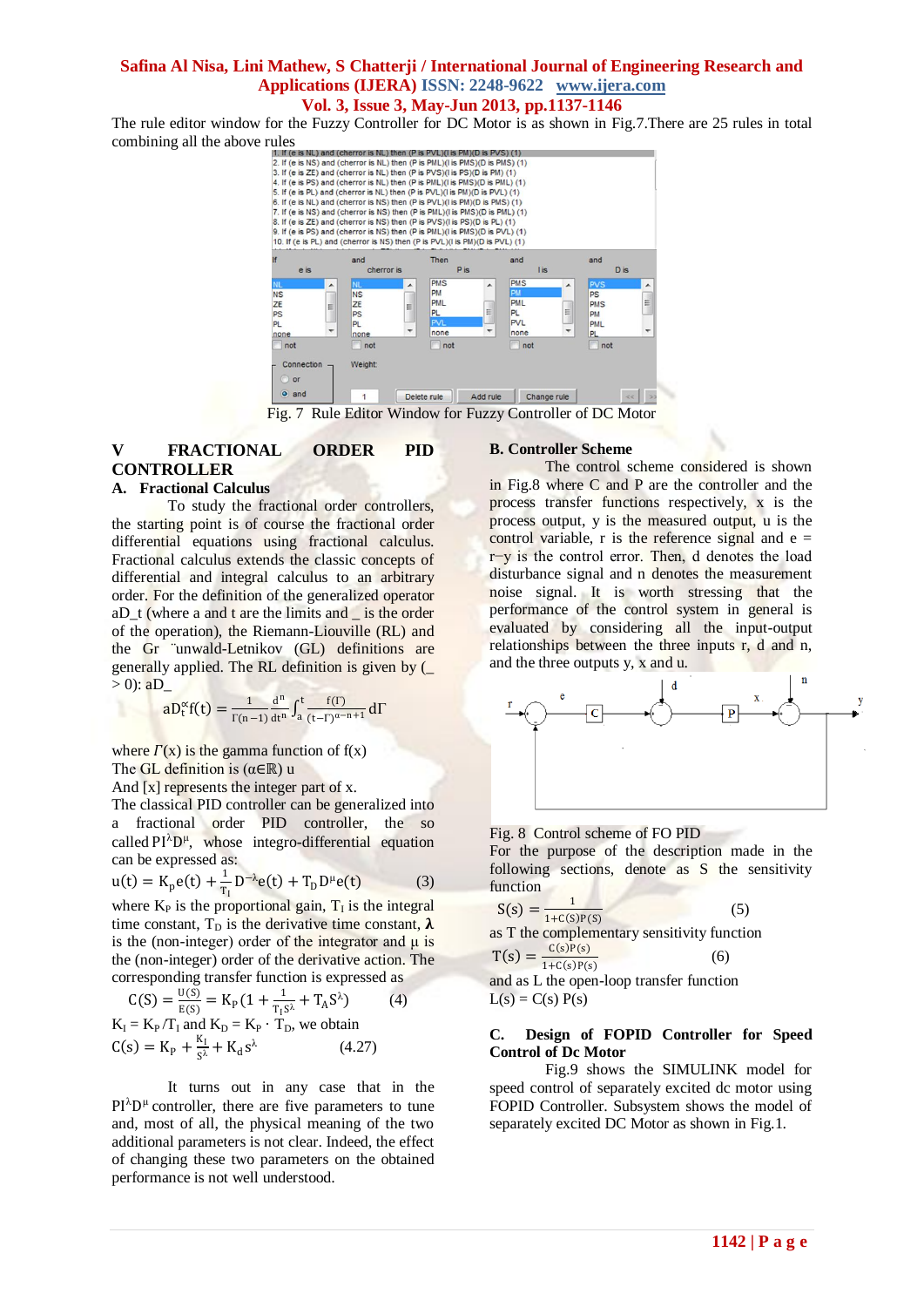

Fig. 9 SIMULINK Model of Speed Control of Motor using FOPID

To design a fractional controller, there are two approaches possible. The first one is placements of pole and second is by experimental results. The method of experimental results is used for design of controllers. The method involves studying the closed loop response of system by varying a tuning parameter. An appropriate value of tuning parameter is chosen depending on the closed loop performance requirements of the system *i.e.* overshoot, settling time, rise time, etc. Fractional PID controller design involves following steps:

#### A. Determination of proportional gain  $K_P$ :

The value of proportional gain  $K_P$  is adjusted to get minimum steady state error possible. With increase in  $K_{P}$ , the settling time decreases but the steady state value remains unchanged. A value of  $K_P$  is chosen as:  $K_P = 221.59$ 

#### *B. Determination of K<sup>I</sup> and λ:*

When integral time  $T_I$  is increased keeping  $K_P =$ 221.59, it is observed that the controlled response become more and more oscillatory in nature. Now  $K_I$  is kept constant at 2.2375 x  $10^3$  and integral order  $\lambda$  is changed. The peak value and oscillatory nature of the response increases with increasing value of  $λ$ .. The integral order  $λ$  is chosen so as to have less oscillation in the controlled response, less settling time and  $K_I$  is selected to have low possible peak value.

The values chosen are:

 $\lambda = 0.87$ ,  $K_I = 2.2375$  x  $10^3$ 

## *C. Determination of*  $K_p$  *and*  $\mu$ *:*

The increase in derivative time  $K_D$  causes the initial response to set point change becomes faster and also the peak value decreases. The value of derivative order  $\mu$  is varied, which affects the peak value and also speed of the response.  $\mu$  is chosen to have faster response but to avoid any peak overshoot. The values chosen for the derivative gain and derivative order are:

 $K_D = 2.4785$ ,  $\mu = 0.42$ 

## **VI SIMULATION RESULTS**

The speed vs time response of DC motor using PID controller is shown in Fig.10.This output response shows that there are initial oscillations in speed and after a settling time of 4 seconds,the motor attains the rated speed.



Fig. 10 SPEED VS TIME RESPONSE OF SPEED CONTROL OF DC MOTOR USING PID CONTROLLER The speed vs time response of DC motor usingFuzzy- PID controller is shown in Fig.11. The model can be simulated to visualize and analyse the result. This output response shows that after 2.7 seconds the motor attains the rated speed of 157.07rad/s.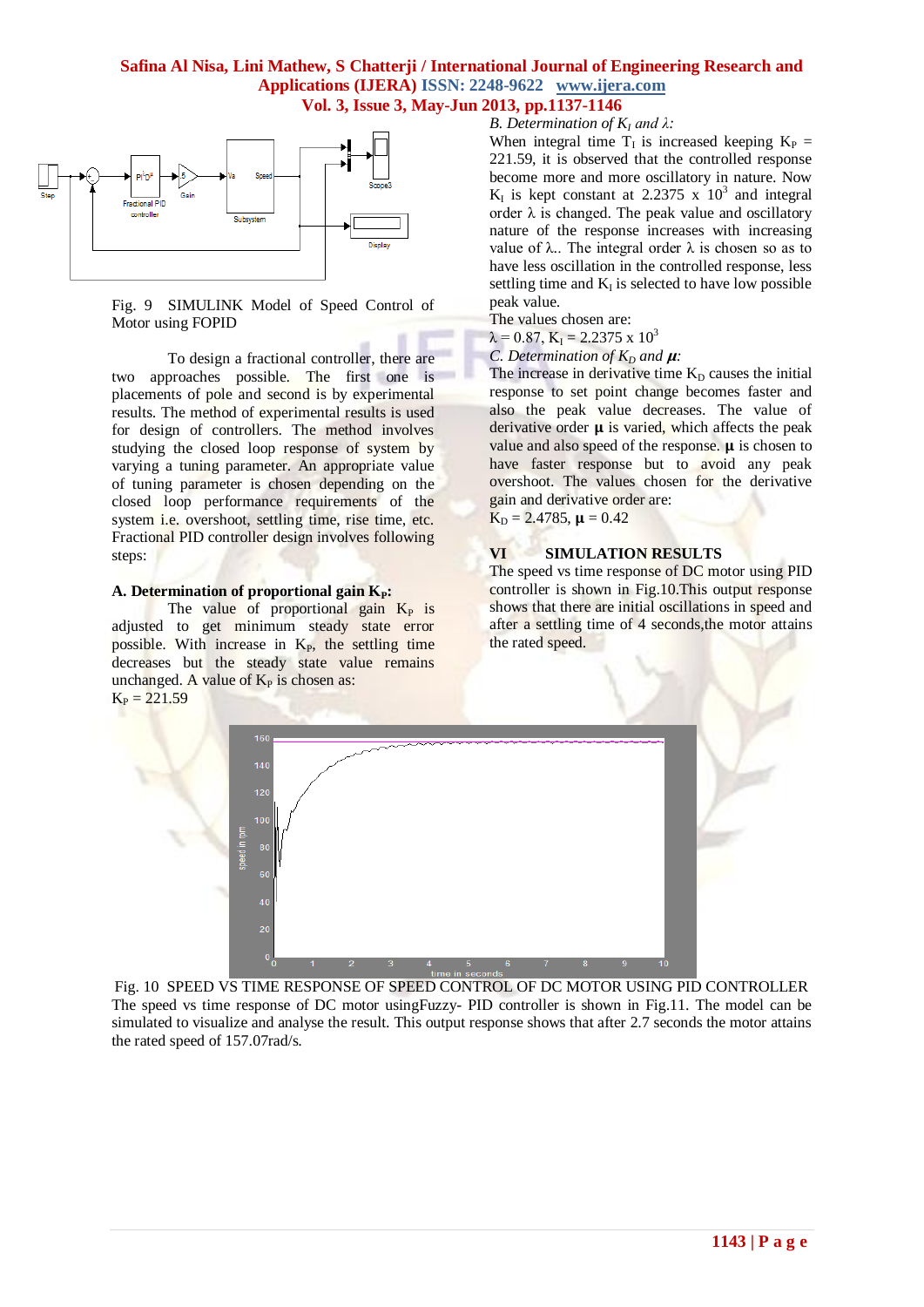

Fig. 11 Speed VS Time Response of Fuzzy Tuned PID Controlled DC Motor The speed vs time response of DC motor using FOPID controller is shown in Fig.12



Fig. 12 Simulation Results of Separately Excited DC Motor Using FOPID Controller After analysing the above three graphs, the comparative table is made and results are analysed and discussed. Table 7 shows the comparative analysis of the three controllers.

|                                             | Table 7 |  |
|---------------------------------------------|---------|--|
| The Comparative Analysis of the Controllers |         |  |

| <b>Specifications</b>           | PID   | <b>FOPID</b> | <b>FLC</b>         |
|---------------------------------|-------|--------------|--------------------|
| <b>Rise time</b>                | 3sec  | 1 sec        | $0.7$ sec          |
| <b>Settling time</b>            | 4 sec | 3sec         | 2.7 <sub>sec</sub> |
| <b>Steady</b><br>state<br>value | 156.3 | 156.5        | 157.07             |

The performance specifications of the controlled system using the fractional controller are better than that of the controlled system using classical PID controller. In general, the system with the integer order PID controllers takes more time to settle than with fractional order PID controller. Oscillations in FOPID are less as compared to conventional PID. Settling time is less in FOPID as compared to PID controller. When these two controllers are compared with FLC, it is observed that FLC is more efficient among the three controllers.FLC parameter controller has less rising and settling time as compared to other two controllers. Steady state error is also less in Fuzzy Logic Controller. FLC has better dynamic response properties and steady-state properties.

#### **VI CONCLUSION**

In present work, performance comparison of PID controller with that of fractional order PID controller and Fuzzy Logic controller is presented. Performance comparison are simulated and studied. The time response characteristics of the three systems are analysed. The effectiveness of the fractional order PID controller and PID controller and Fuzzy Logic controller is evaluated in terms of:

- **i.** Rise-time
- **ii.** Settling-time
- **iii.** Steady state value

Comparing the step responses with the ones obtained (in simulation) with the three controller,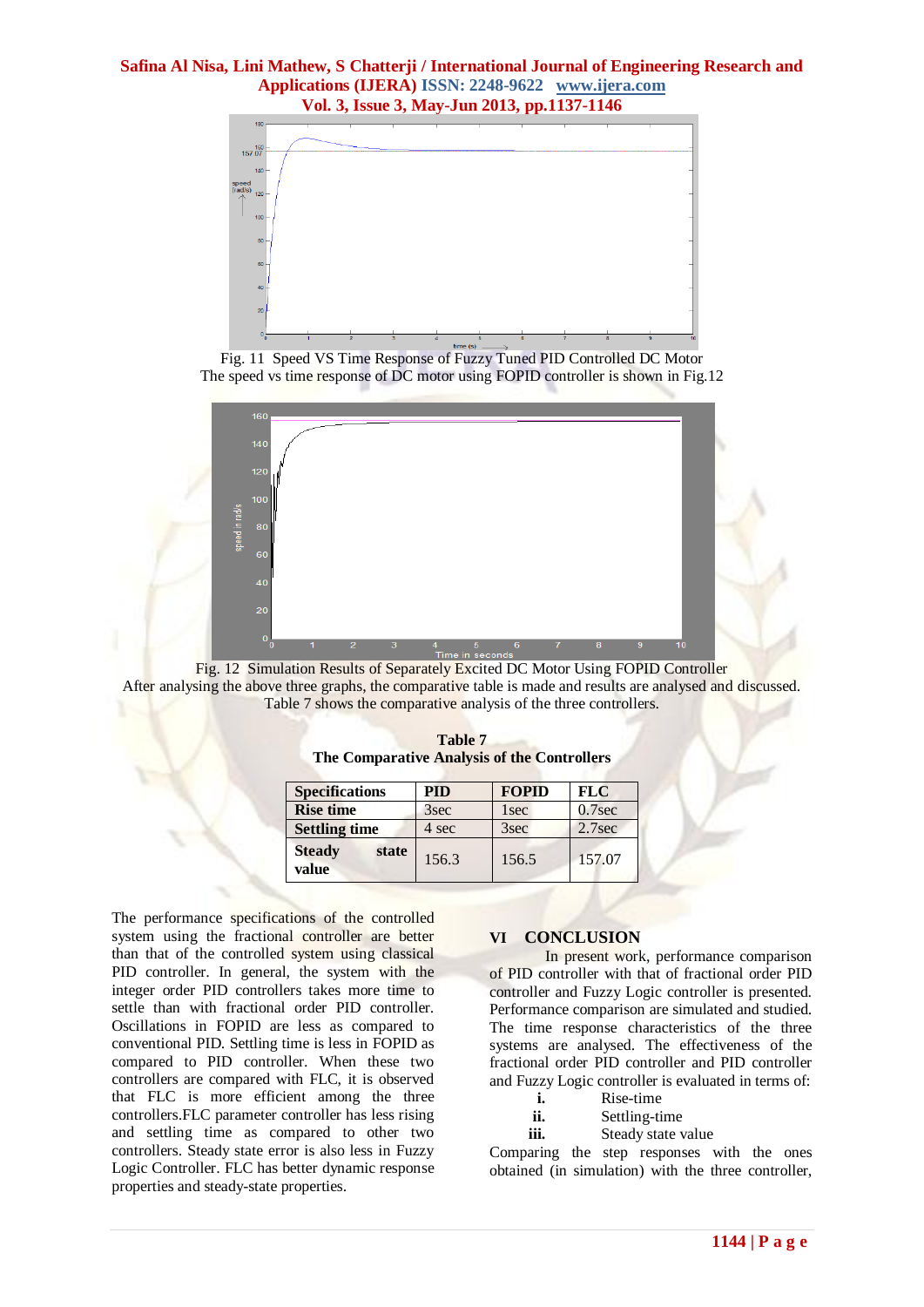# **Safina Al Nisa, Lini Mathew, S Chatterji / International Journal of Engineering Research and Applications (IJERA) ISSN: 2248-9622 www.ijera.com**

**Vol. 3, Issue 3, May-Jun 2013, pp.1137-1146**

the better performance of the system with the Fuzzy Logic controller was observed. Fractional order PID controller for integer order plants offer better flexibility in adjusting gain characteristics than the PID controllers, owing to the two extra tuning parameters i.e. order of integration and order of derivative in addition to proportional gain, integral time and derivative time. Fine-tuned Fuzzy controller presents smaller overshoot and settling time than conventional PID controller and FOPID controller. The three parameters " $K_P$ ", " $K_I$ ", " $K_D$ " of conventional PID control need to be constantly adjusted in order to achieve better control performance. In case of fractional PID five parameters needs to be tuned to achieve better performance. Fuzzy self-tuning PID parameters controller can automatically adjust PID parameters in accordance with the speed error and the rate of speed error-change, so it has better self-adaptive capacity. The reason for getting a smooth controller output in the PID-like FLC case is because of the fact that PID-like FLC updates the controller output by making comparison of the error and the change in error in angular displacement of the motor shaft.

## **REFRENCES**

- [1] Zhang G and Funji Furusho Fungi, "Speed Control of Two-Inertia System by PI/PID Control", IEEE Transaction on Industrial Electronics, Vo1. 47, pp. 603-609, June, 2000.
- [2] I-Hai Lin P and Ellsworth Chris, "Design and Implementation of a PC-Based Universal Fuzzy Logic Controller System", Proceedings of International IEEE/IAS Conference on Industrial Automation and control, pp. 399-408, 06 August, 2002.
- [3] Zadeh L.A., "Fuzzy Logic: Issues, Contentions and Perspectives", IEEE International Conference on Acoustics, Speech, and Signal Processing, VI, pp. VI/183, Vol. 6, 19 April, 1994.
- [4] Prommeuan S., Boonpiyathud S and Suksri T, "Fuzzy Logic Based on LabVIEW for Speed Control of Two-<br>Inertia System", Proceedings of Inertia System", Proceedings of International Joint Conference by the Institute of Control, Robotics and Systems (ICROS) and the Society of Instrument and Control Engineers (SICE) on Industrial Electronics, pp. 2867-2870, August, 2009.
- [5] [Tipsuwan](http://ieeexplore.ieee.org.proxy2.library.illinois.edu/search/searchresult.jsp?searchWithin=Authors:.QT.Tipsuwan,%20Y..QT.&newsearch=partialPref) Y., [Mo-Yuen Chow,](http://ieeexplore.ieee.org.proxy2.library.illinois.edu/search/searchresult.jsp?searchWithin=Authors:.QT.%20Mo-Yuen%20Chow.QT.&newsearch=partialPref) "Fuzzy logic Microcontroller Implementation for DC Motor Speed Control", Proceedings of International IEEE Conference on Industrial Electronic

Society, Vol. 3, pp. 1271-1276, 29 November, 1999.

- [6] Sousa G.C.D and Bose B.K, "A Fuzzy Set Theory Based Control of a Phase-Controlled Converter DC Machine Drive" IEEE Transaction on Industrial Applications, Vol. 30, pp. 34-44, January, 1994.
- [7] [Katbab A.,](http://ieeexplore.ieee.org.proxy2.library.illinois.edu/search/searchresult.jsp?searchWithin=Authors:.QT.Katbab,%20A..QT.&newsearch=partialPref) "Fuzzy Logic and Controller Design-a Review", Proceedings of IEEE Conference on Visualize the Future, pp. 443-449, March, 1995.
- [8] [Wen J](http://ieeexplore.ieee.org/search/searchresult.jsp?searchWithin=p_Authors:.QT.Jung-Sheng%20Wen.QT.&newsearch=partialPref). Sheng [Wang C. Hsu;](http://ieeexplore.ieee.org/search/searchresult.jsp?searchWithin=p_Authors:.QT.Chi-Hsu%20Wang.QT.&newsearch=partialPref) [Chang Y.](http://ieeexplore.ieee.org/search/searchresult.jsp?searchWithin=p_Authors:.QT.Ying-De%20Chang.QT.&newsearch=partialPref)  [De;](http://ieeexplore.ieee.org/search/searchresult.jsp?searchWithin=p_Authors:.QT.Ying-De%20Chang.QT.&newsearch=partialPref) [Teng C](http://ieeexplore.ieee.org/search/searchresult.jsp?searchWithin=p_Authors:.QT.Ching-Cheng%20Teng.QT.&newsearch=partialPref). Cheng., "Intelligent Control of High-speed Sensorless Brushless DC Motor for Intelligent Automobiles", Proceedings of IEEE Conference on System, Man and Cybernetic, pp. 3394- 3398, October, 2008.
- [9] N. Barakat., "Speed Control of a DC Motor using a Feedforward Computed Torque Control Scheme", Proceedings of IEEE Conference on Intelligent Control, pp. 432-437, September, 1996.
- [10] [Khoei A.,](http://ieeexplore.ieee.org.proxy2.library.illinois.edu/search/searchresult.jsp?searchWithin=Authors:.QT.Khoei,%20A..QT.&newsearch=partialPref) [Hadidi Kh.](http://ieeexplore.ieee.org.proxy2.library.illinois.edu/search/searchresult.jsp?searchWithin=Authors:.QT.%20Hadidi,%20Kh..QT.&newsearch=partialPref) and [Yuvarajan](http://ieeexplore.ieee.org.proxy2.library.illinois.edu/search/searchresult.jsp?searchWithin=Authors:.QT.%20Yuvarajan,%20S..QT.&newsearch=partialPref) S., "Fuzzy-Logic DC-Motor Controller with Improved Performance", Proceedings of IEEE Conference on Industry Applications, Vol. 3, pp. 1652-1656, October, 1998.
- [11] [Altayef J. A.](http://ieeexplore.ieee.org.proxy2.library.illinois.edu/search/searchresult.jsp?searchWithin=Authors:.QT.altayef,%20J.a..QT.&newsearch=partialPref) and [Zhu Qun-xiong,](http://ieeexplore.ieee.org.proxy2.library.illinois.edu/search/searchresult.jsp?searchWithin=Authors:.QT.%20Zhu%20Qun-xiong.QT.&newsearch=partialPref) "Real Time DC Motor Position Control by (FPID) Controllers and Design (FLC) Using LabVIEW Software Simulation", Proceedings of International Conference on Computer and Automation Engineering held in Singapur, Vol. 2, pp. 417-420, 26 February, 2010.
- [12] [Mrad F.,](http://ieeexplore.ieee.org.proxy2.library.illinois.edu/search/searchresult.jsp?searchWithin=Authors:.QT.Mrad,%20F..QT.&newsearch=partialPref) [DandachS H.,](http://ieeexplore.ieee.org.proxy2.library.illinois.edu/search/searchresult.jsp?searchWithin=Authors:.QT.%20Dandach,%20S.H..QT.&newsearch=partialPref) [Azar S.a](http://ieeexplore.ieee.org.proxy2.library.illinois.edu/search/searchresult.jsp?searchWithin=Authors:.QT.%20Azar,%20S..QT.&newsearch=partialPref)nd Deeb [G.,](http://ieeexplore.ieee.org.proxy2.library.illinois.edu/search/searchresult.jsp?searchWithin=Authors:.QT.%20Deeb,%20G..QT.&newsearch=partialPref) "Operator-Friendly Common Sense Controller with Experimental Verification using LabVIEW", Proceedings of IEEE International Symposium on Control and Automation, pp. 1051-1055, June, 2005.
- [13] Huibin Z., Jianxun Jin and Jun Cheng, "Virtual Instrument Based Fuzzy Control, System form PMLSM Drive" Proceedings of IEEE International Conference on Applied Superconductivity and Electromagnetic Devices, pp. 299-303, 25 September, 2009.
- [14] Khuntia S.R., Mohanty K.B., Panda S and Ardil C, "A Comparative Study of P-I, I-P, Fuzzy and Neuro-Fuzzy Controllers for Speed Control of DC Motor Drive", Proceedings of International Journal on Electrical and Computer Engineering, Vol. 5, pp. 287-291, 2010.